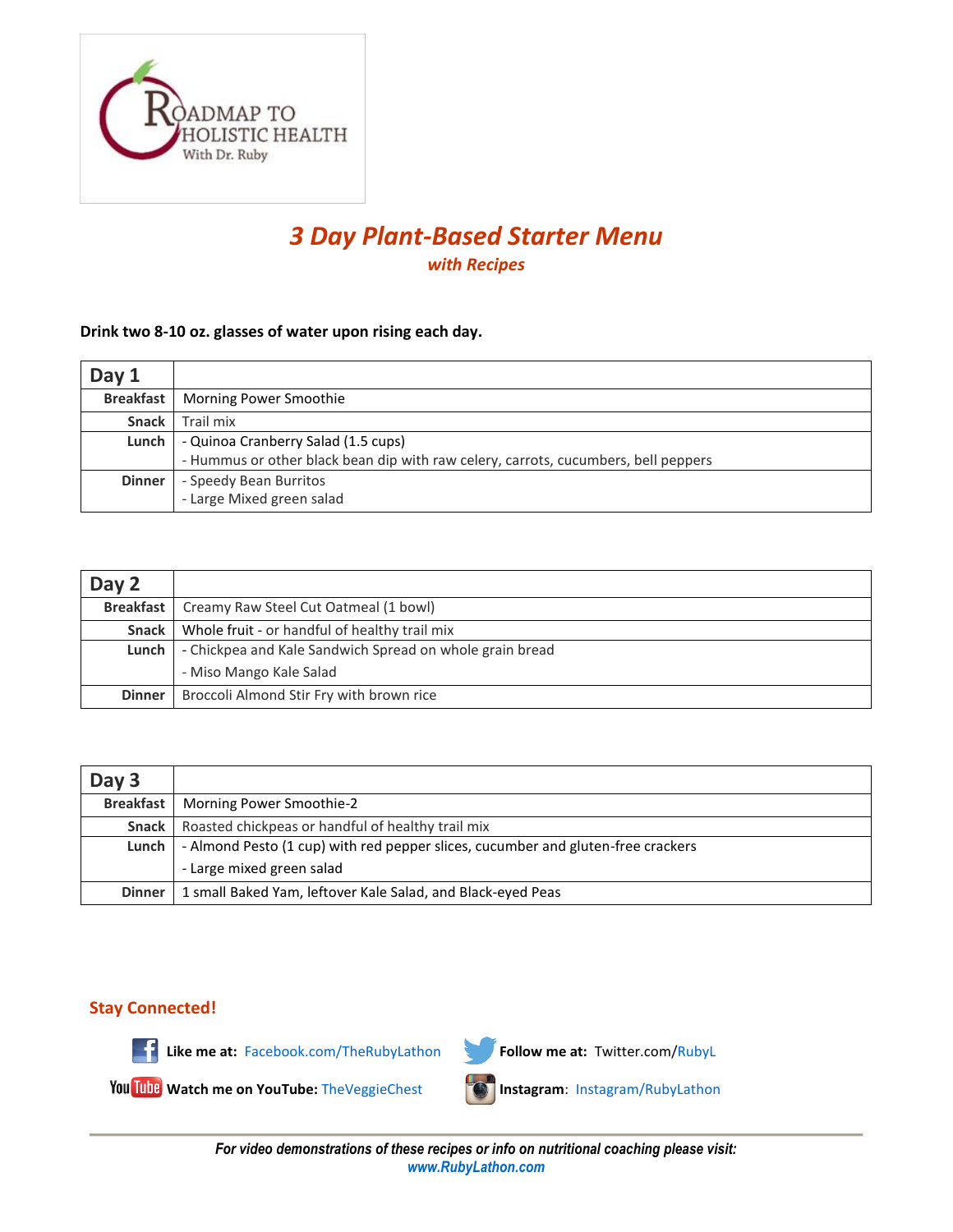

# *3 Day Plant-Based Starter Plan Recipes*

# *Day 1 Recipes:*

## *Morning Power Smoothie*

#### **Preparation:**

- 1 mango (peeled)
- 1 orange, peeled
- 1 lemon, peeled
- $\bullet$  % cup strawberries
- 3 kale leaves
- 2 tbsp hemp seeds
- 1 tbsp flax seeds
- ½ teaspoon coconut oil
- Optional: 1 scoop raw protein powder (i.e. Garden of Life raw protein powder)
- ¼ cup water and 1/2 cup ice

#### **Preparation:**

Blend until smooth; add more water as needed to aid blending.

#### *Dr. Ruby's Cranberry Quinoa* **("keen-wa")***, By Ruby Lathon, PhD*

Quinoa is a complete protein (has all of the essential amino acids). Keeps well refrigerated for several days. **Ingredients**

- 3 cups quinoa (if you find dried sprout quinoa, that is-preferred, but any quinoa will work)
- 1 small bunch kale, torn into bite size pieces
- 1 cup dried organic cranberries
- 1 cup organic raisins
- 1 cup organic celery, diced
- 1/2 cup green onions (scallions)
- 1/2 cup raw sunflower seeds
- 1/2 cup parsley, chopped
- 3 tablespoons organic red wine vinegar
- 1 tablespoon fresh lemon juice
- 2 teaspoons extra virgin olive oil
- 1 teaspoon sea salt or to taste

#### **Preparation:**

- 1. Put cooked quinoa (follow package cooking instructions) in large mixing bowl and mix in torn kale; set aside.
- 2. In a separate bowl mix red wine vinegar, lemon juice, olive oil, sea salt, and parsley with a whisk.
- 3. Pour dressing over quinoa. Toss the quinoa with the cranberries, raisins, celery, onions, and sunflower seeds. Chill until ready to serve.

*Note: To make the raw version of this dish sprout the quinoa: To sprout quinoa: put 1.5 cups of quinoa in a mason jar and fill it with purified water. Let it soak 6-12 hours. Drain and rinse the quinoa and let it sit on the counter for the next 24-48 hours, making sure to rinse it every morning and every night. After 24 hours, you will see little tails starting to grow out of the quinoa. You can then eat and/or store the quinoa in the refrigerator for a few days.*



*For video demonstrations of these recipes or info on nutritional coaching please visit: [www.RubyLathon.com](http://www.rubylathon.com/)*

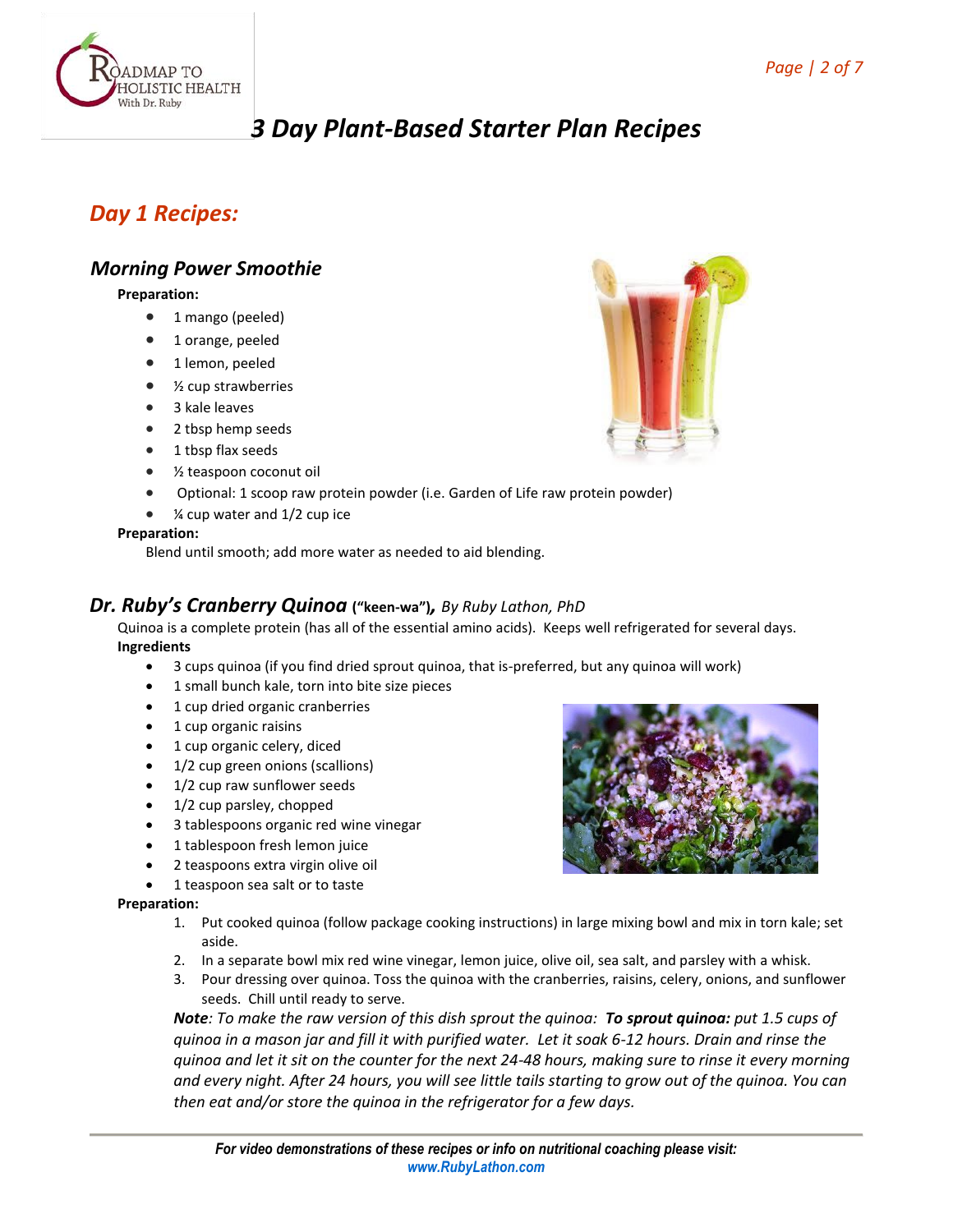# *Page | 3 of 7*

## *Speedy Black Bean Burritos*

**Ingredients**

- 115-ounce can black beans, drained
- 1/4 cup organic salsa
- 4 sprouted grain tortillas
- 1 cup shredded leaf lettuce
- 1 tomato, chopped
- 1 avocado, sliced (optional)
- 1 additional tablespoon salsa for serving

## **Directions:**

- 1. Combine black beans, and salsa, in a saucepan and simmer gently for 5 minutes, stirring occasionally. Remove from heat, cover, and let stand for 5 minutes.
- 2. Heat a tortilla in a dry skillet until it is warm and soft (optional)
- 3. Spread a line of bean mixture down the center of the tortilla. Top with lettuce, tomato, avocado, and additional salsa.
- 4. Roll the tortilla around the filling, and then repeat with the remaining tortillas. Serve.

## *Mixed Green Salad*

### **Ingredients**

- 3 cups organic spring mix greens
- 1 cup purple cabbage, shredded
- 1 organic yellow or red bell pepper, diced
- ½ cup organic alfalfa or broccoli sprouts
- 1 tomato, chopped
- 2 tablespoons raw pumpkin or sunflower seeds
- 2 tablespoons organic raisins

#### **Dressing**

- 2 tablespoon balsamic vinegar
- 1.5 tablespoon extra virgin olive or hemp seed oil
- Dash of cracked pepper and sea salt to taste
- $\bullet$  luice of half a lemon

### **Directions:**

- 1. Add all ingredients into a large bowl; toss gently until well mixed.
- 2. Whisk dressing ingredients in a small bowl until mixed
- 3. Drizzle dressing over salad and toss again until leaves are coated.



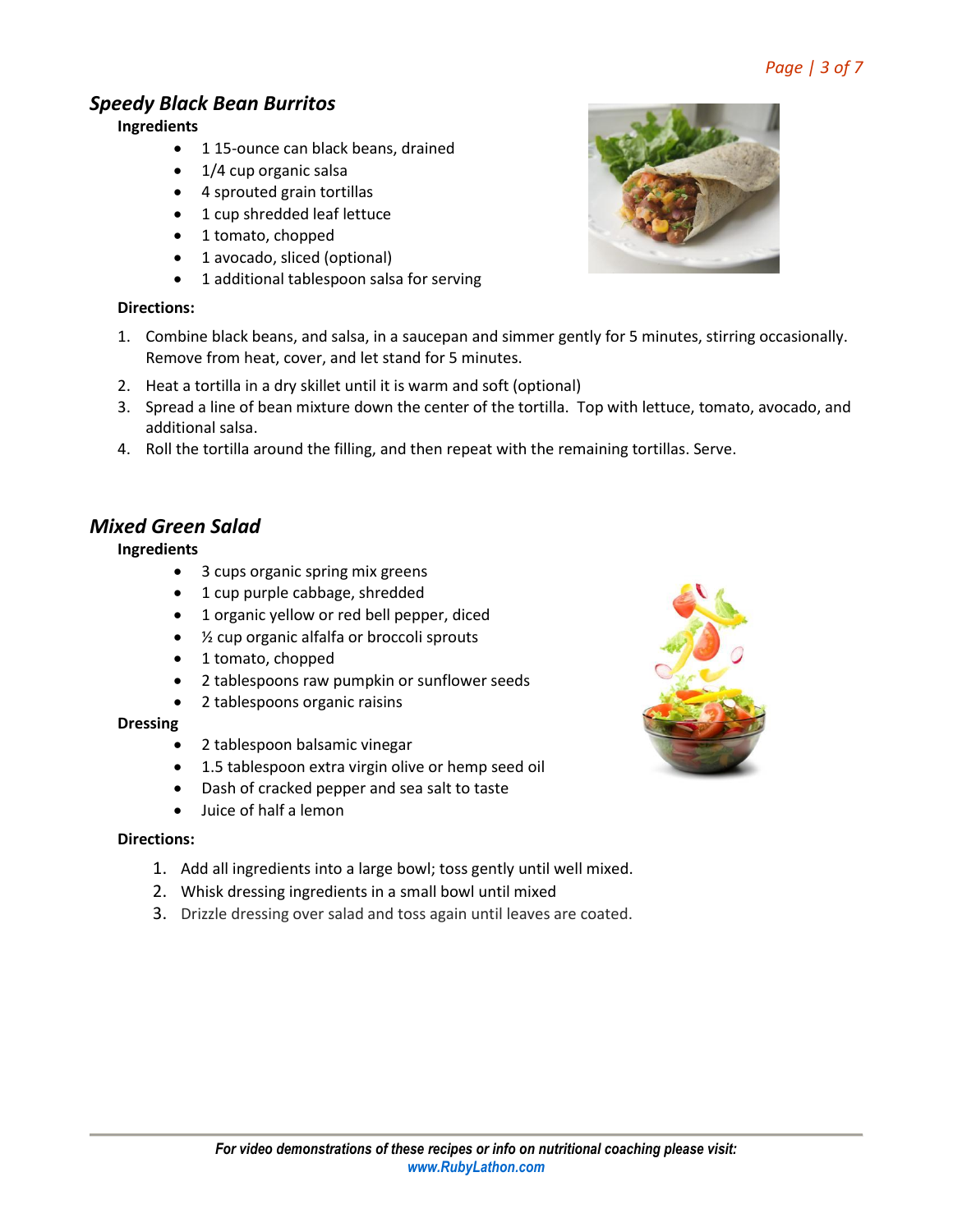# *Day 2 Recipes:*

## *Creamy Oatmeal (Raw)*

**This recipe has to be soaked overnight**, but so easy!

#### **Ingredients:**

- 1 cup steel cut oats
- $\bullet$  1 1/2 cups water
- 1 chopped apple
- 1 tablespoon raisins
- 1 teaspoon cinnamon
- Optional Toppings: plain almond milk, berries, sliced peaches, diced mango

#### **Preparation:**

- 1. The night before, add the water, raisins, cinnamon and then the steel cut oats into your blender.
- 2. Let them sit overnight (un-blended).
- 3. In the morning, start your blender.
- 4. While the water and oats are blending, chop the apple and then add it to the blender.
- 5. Continue blending until the oatmeal is a nice, smooth texture.
- 6. Add any optional toppings

## *Simple Trail Mix*

#### **Ingredients:**

- 2 tablespoons raw sunflower seeds
- 1 tablespoon raw pumpkin seeds
- 1.5 tablespoon organic raisins
- 1 tablespoon raw walnuts
- 1 tablespoon raw almonds

**Preparation:** Mix together in a bag or bowl.



*Chickpea and Kale Spread, by Nava Atla, Plant Power: Transform Your Kitchen, Plate, and Life*

Makes a great spread or a filling for pita bread or a wrap with lettuce and sliced tomatoes. Or, place a scoop of it on a bed of baby greens. Serves: 4 to 6

#### **Ingredients:**

- 3 medium kale leaves
- 2 cups or one 15-ounce can organic chickpeas, drained and rinsed
- 2 tablespoons nutritional yeast
- 1/3 cup vegan mayonnaise (*Veganaise or Simply Mayo*)
- 2 teaspoons brown mustard
- 2 tablespoons fresh parsley, chopped
- 2 scallions (green onions), finely chopped
- 1 to 2 tablespoons lemon juice, to taste
- 1/2 teaspoon curry powder
- 1/2 teaspoon ground cumin
- Sea salt and freshly ground pepper to taste

#### **Directions:**



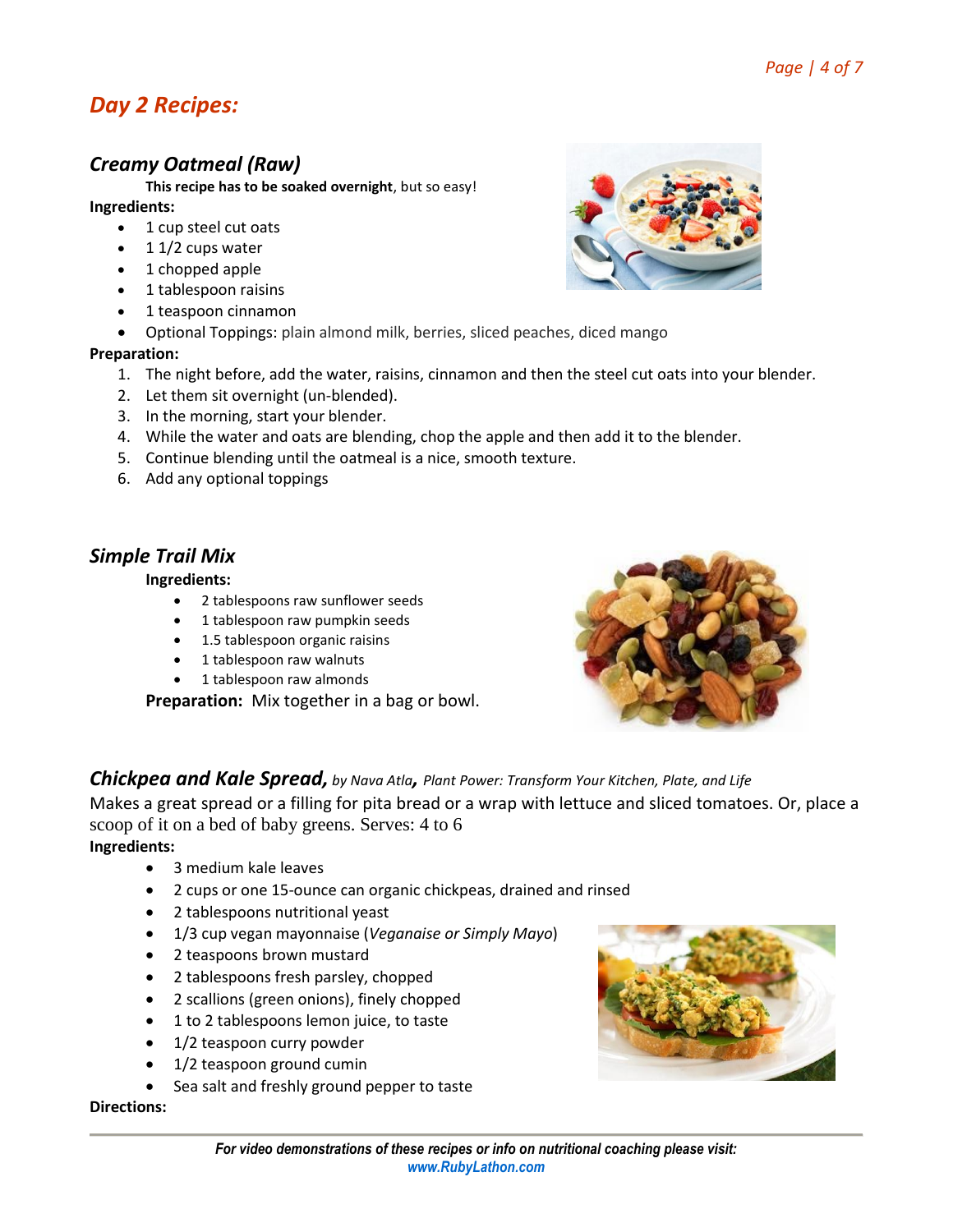- 1. Stem the kale leaves and tear the leaves into several pieces. Place in a food processor and pulse on and off until finely chopped.
- 2. Add the remaining ingredients and pulse on and off until the chickpeas are also evenly chopped and everything is blended—don't over process; leave the mixture a bit chunky.
- 3. Serve at once, or cover and refrigerate until needed. Serve as suggested above.

*Note: if you don't have a food processor, mash the chickpeas with a fork or potato masher and tear kale leaves into bite-size pieces.*

## *Dr. Ruby's Miso Mango Kale Salad, By: Ruby Lathon, PhD*

**Ingredients** (makes 6 to 8 servings):

- 2 large bunches curly kale, washed and torn into small pieces
- 4 tablespoons miso tamari (or 4 tablespoons regular tamari and 1 tablespoon white miso paste –mix well)
- 1-2 tablespoons stone-ground mustard
- 2 tablespoons extra virgin olive oil
- 3 cloves garlic, minced
- Juice from 1 lemon
- 1 large, ripe or almost ripe mango, peeled and diced

#### **Directions:**

- 1. Place the kale in a large bowl. Massage the kale for a minute or two to soften.
- 2. Whisk all ingredients except kale and mango until well mixed.
- 3. Drizzle the over the kale and toss salad to coat all leaves with the dressing.
- 4. Add in the diced mango and toss well. Serve immediately or store in refrigerator.

# *Broccoli Almond Stir Fry, By: Ruby Lathon, PhD*

**Ingredients:**

- 1 head of broccoli, cut into florets
- 1 large red bell pepper, (remove seeds) cut into 2 inch chunks
- 1/2 cup raw almonds (soaked for 2 or more hours, drain)
- 1/4 cup sundried tomatoes, chopped
- 1 teaspoon dulse (granules)
- 1 tablespoon Bragg's Liquid Amino
- 1 teaspoon olive oil
- ½ teaspoon garlic powder (optional)
- ½ package of marinated coconut curry tempeh (**optional**)

#### **Directions:**

- 1. Chop bell pepper. Heat about 3-4 tablespoons of water in a wok or stainless steel pan.
- 2. Add tempeh and cook for about 3 minutes to brown slightly.
- 3. Add broccoli, bell pepper and sundried tomatoes. Cover and let cook on medium heat for about 2 minutes, stir occasionally to prevent tempeh from sticking.
- 4. Add all other ingredients except olive oil. Cover for 2 more minutes until broccoli is bright green and still firm.
- 5. Remove from heat and drizzle with olive oil. Serve over brown rice or quinoa.



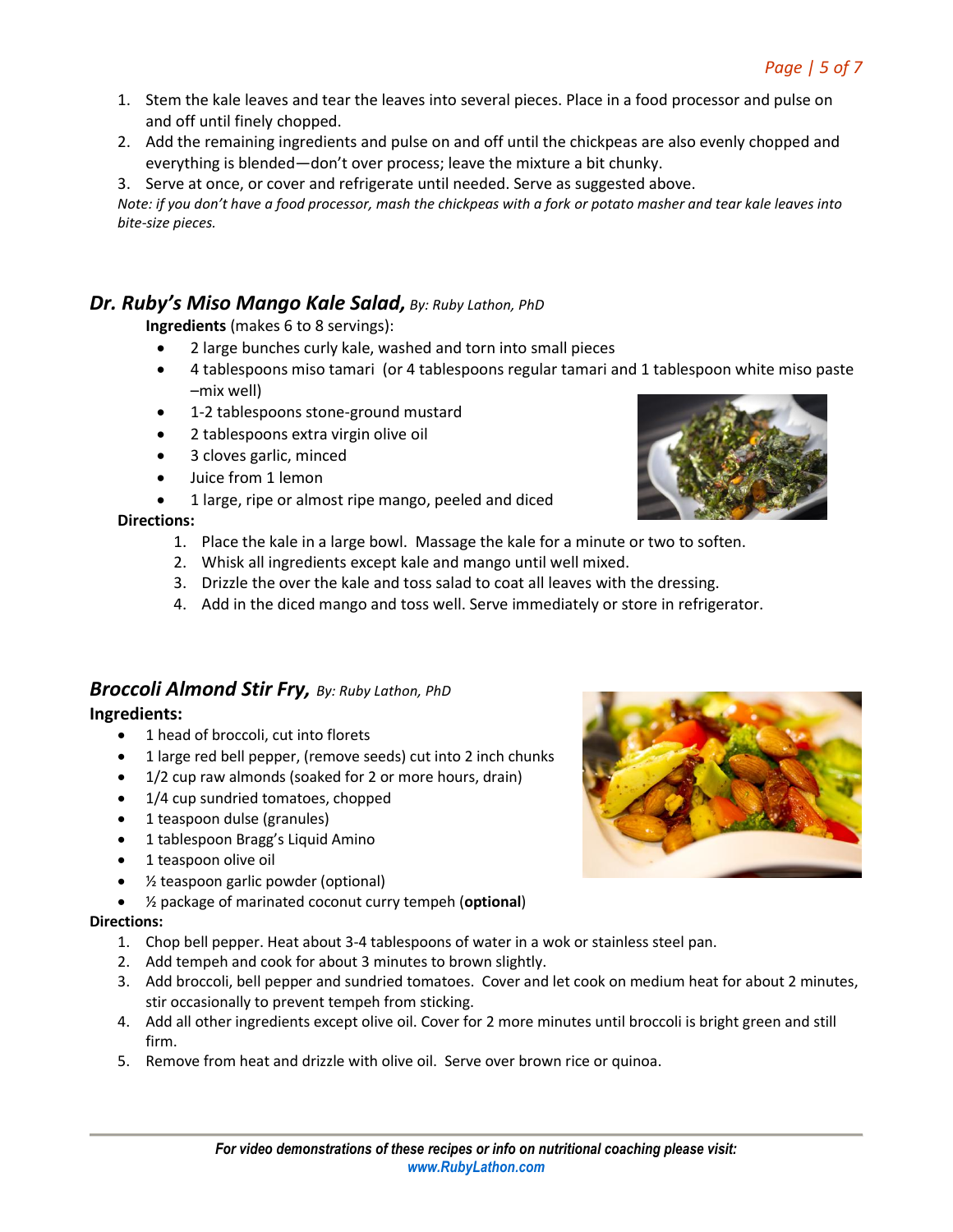# *Day 3 Recipes:*

## *Morning Power Smoothie-2*

Preparation:

- 1 banana (peeled)
- 1 orange, peeled
- $\bullet$  % cup strawberries
- 1 inch fresh ginger, peeled
- 1 cup spinach or 3 large kale leaves
- 2 tbsp hemp seeds
- Optional: 1 scoop raw protein powder (i.e. Garden of Life raw protein powder)
- $\bullet$  % cup water and 1/2 cup ice

#### **Preparation:**

Blend until smooth; add more water as needed to aid blending.

### *Almond Garlic Pesto, By: Ruby Lathon, PhD*

Serve on romaine lettuce, with raw veggies, over salad, with pita bread or tossed over pasta.

#### **Ingredients:**

- ½ cup raw almonds or cashews
- 1 cup fresh cilantro (parsley also works)
- 2 tablespoons fresh squeezed lemon juice
- 3-5 tablespoon virgin olive oil
- 3 cloves raw garlic (or more to taste)

#### **Directions:**

Add all ingredients to a food processor except the olive oil. Pulse the food processor until all ingredients are combined. While the processor is running add the olive oil a tablespoon at a time until the desired consistency is reached. Serve immediately or store refrigerated.

## *Mixed Green Salad – See day 1 for recipe*

**Spicy Collard Greens,** b[y Tracye McQuirter](http://byanygreensnecessary.com/09/13/kale-salad-recipe-dc-vegfest/), "By Any Greens Necessary" **Ingredients:**

- 4 or 5 cloves garlic, peeled and minced
- 1 bunch collard greens, bottom stems removed
- 1/4 halved sun-dried tomatoes (7-10 tomatoes)
- 1 tablespoon Bragg Liquid Aminos or coconut aminos
- dash cayenne pepper